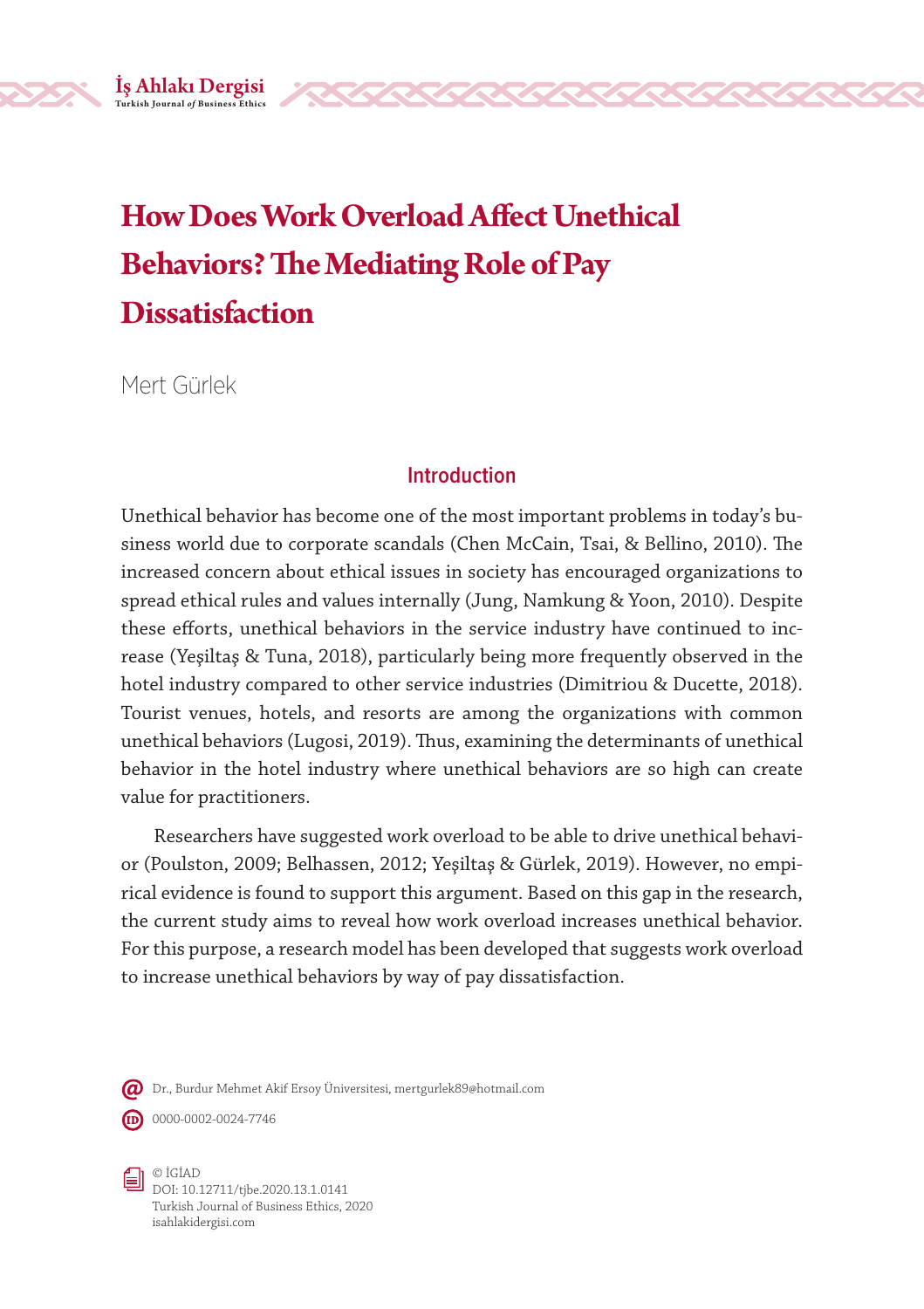# **Theoretical Framework and Hypotheses**

Work overload refers to the employee perception that the amount of given work exceeds one's ability to complete (Kanbur, 2018). Individuals' excessive workloads can lead to pay dissatisfaction (Mulki, Lassk, & Jaramillo, 2008). According to the discrepancy model, pay dissatisfaction results from the high difference between the expected and actual pay (Lawler, 1971). Pay dissatisfaction occurs when individuals get insufficient wages for their labor (Wu & Wang, 2008). According to equity theory (Adams, 1963, 1965), individuals compare the benefits they obtain in return for their labor with the benefits other individuals obtain. Individuals whose workload exceeds their ability may feel deprived of pay for their work, which can lead to pay dissatisfaction. Some studies in the literature have found work overload to increase pay dissatisfaction (Mulki, Lassk, & Jaramillo, 2008; Altaf & Awan, 2011). The following hypothesis has been developed on this theoretical basis.

Hypothesis 1 (H1): Work overload positively and significantly affects pay dissatisfaction.

Unethical behavior is defined as the type that contradicts the policies, values, and norms that an organization sets (Baker, Hunt, & Andrews, 2006). Unethical behaviors commonly observed in the hotel industry such as theft, resource abuse (Tresidder & Martin, 2018; Lugosi, 2019), corruption (Krippel, Henderson, Keene, Levi, & Converse, 2008; Stevens, 2001; Gillard, Chen, & Lv, 2018), and deception (Harris, 2012; Akhtar, Ahmad, Siddiqi, & Akhtar, 2019), are discussed within the scope of the current research. Although being widely observed in the hotel industry, few studies are found on the reasons that motivate employees to act unethically (e.g., Zhao et al., 2013; Tian et al., 2014). Further research is recommended on the determinants of unethical behavior in the hotel industry (Dimitriou & Ducette 2018). Theoretical studies have predicted pay dissatisfaction to be able to lead to unethical behavior (Jung & Yoon, 2015; Jung & Yoon, 2018; Moon & Hur, 2018) as a response to pay dissatisfaction. Tang and Chiu (2003) found pay dissatisfaction to be an important determinant of unethical behavior. Based on the above theoretical discussion, the following hypotheses have been developed.

Hypothesis 2 (H2): Pay dissatisfaction positively and significantly affects employees' propensity to engage in resource abuse.

Hypothesis 3 (H3): Pay dissatisfaction positively and significantly affects employees' propensity to engage in theft.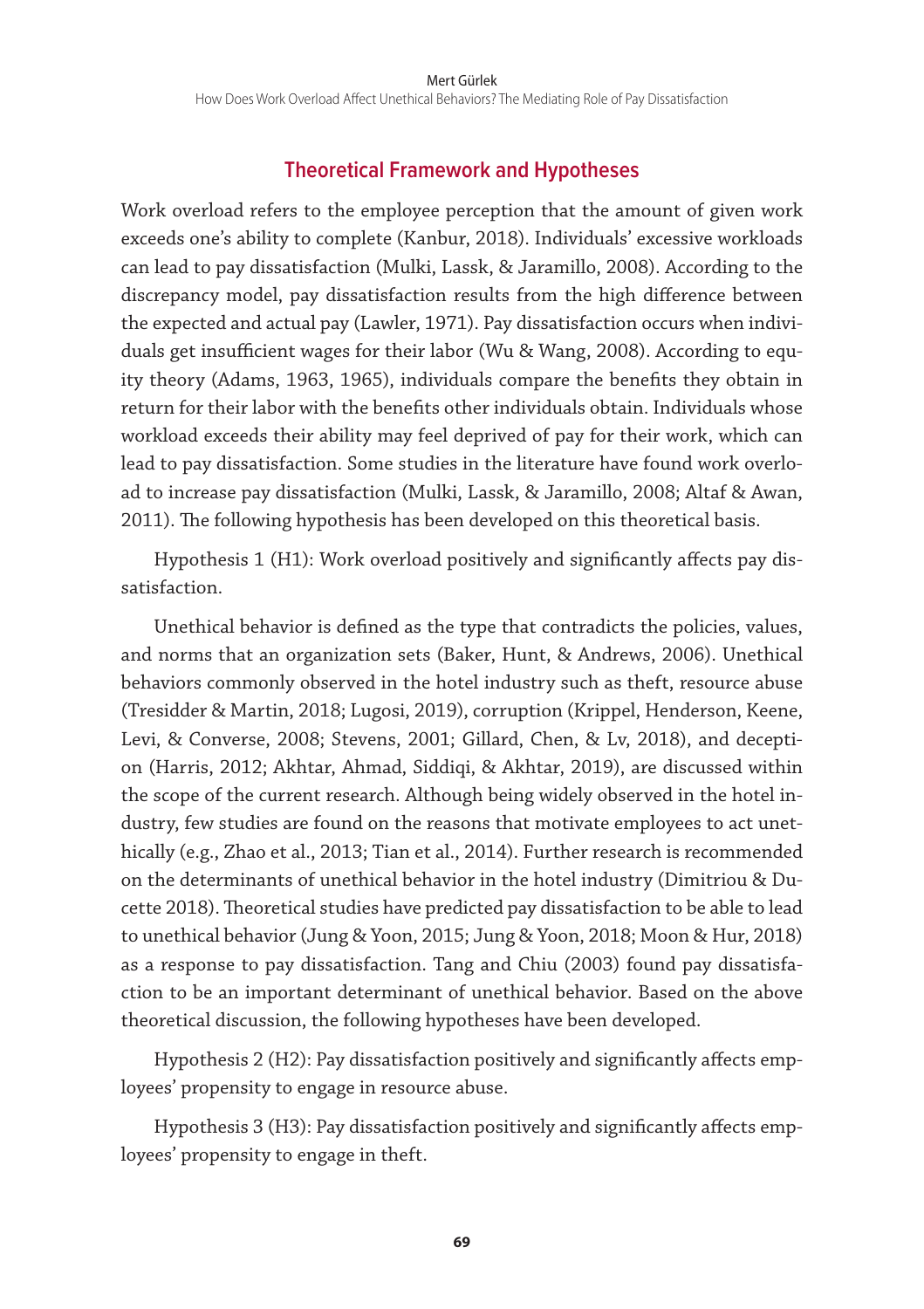Hypothesis 4 (H4): Pay dissatisfaction positively and significantly affects employees' propensity to engage in corruption.

Hypothesis 5 (H5): Pay dissatisfaction positively and significantly affects employees' propensity to engage in deception.

Previous studies have suggested a causal priority to exist between work overload and pay dissatisfaction (Seymour & Buscherhof, 1991; Denton, Zeytinoglu, Davies, & Lian 2002; Mulki, Lassk & Jaramillo, 2008). The literature has additionally emphasized perceived pay to possibly be an important link in the relationship between work demands and negative employee behaviors (DeConinck & Stilwell, 2004; Balducci, Schaufeli, & Fraccaroli, 2011; Wang et al., 2010). Work overload, as a demand from work, can drive unethical behavior by increasing pay dissatisfaction among employees. In other words, work overload can increase unethical behavior by means of pay dissatisfaction. Based on the above theoretical discussion, the following hypothesis has been presented.

H6: Pay dissatisfaction fully mediates the effect of work overload on employees' propensity to engage in a) resource abuse, b) theft, c) corruption, and d) deception.

## **Method**

#### **Sample**

The hotel industry, as a place where unethical behavior is intensely observed (Stevens, 2001; Harris, 2012) and accepted as an important part of the Turkish service industry (Ministry of Culture and Tourism, 2007), forms the context of the research. The data used to test the research hypotheses have been obtained from employees of four- and five-star hotels in İstanbul; 800 questionnaires were delivered to the hotels. In order to ensure confidentiality, questionnaires were delivered to the employees in sealed envelopes. Two weeks later, 361 questionnaires were collected from the hotels. The questionnaires were examined meticulously, and 22 unusable questionnaires were removed from the dataset. As a result, 339 questionnaires were included in the analysis.

#### **Measuring the Variables**

The scales of work overload, pay dissatisfaction, and propensity to engage in unethical behavior were translated into Turkish using the back-translation method (Brislin, 1970). Work overload was measured using four items borrowed from Price's (2001) study. Pay dissatisfaction was measured using four items adapted from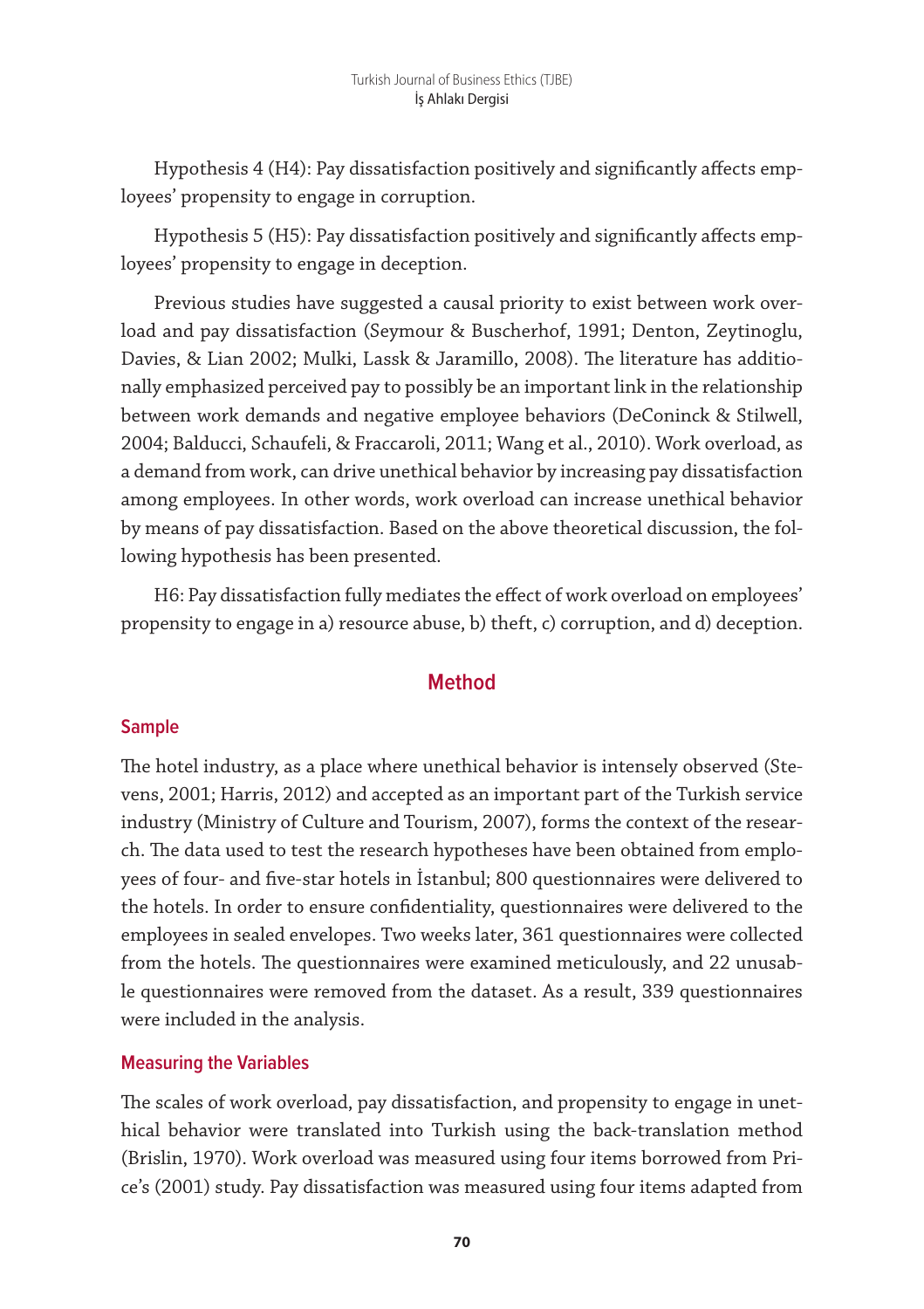Heneman and Schwab's (1985) study. Propensity to engage in unethical behavior was measured using twelve items from the Chen and Tang's (2006) study.

#### **Data Analysis**

Structural equation modeling has been used to test the measurement model and research hypotheses. The research follows the two-stage approach proposed by Anderson and Gerbing (1988) for evaluating the model. The significance of the mediating effect was tested using the bootstrap method (Zhao, Lynch, & Chen, 2010). The recommendations from James, Mulaik, and Brett (2006) have been adhered to for deciding on mediation type, with full and partial mediation models being compared.

## **Findings**

According to the findings, work overload has a positive and significant effect on pay dissatisfaction ( $β = 0.22$ ,  $t = 2.313$ ,  $p < 0.05$ ). Pay dissatisfaction affects resource abuse positively and significantly ( $β = 0.20$ ,  $t = 3.373$ ,  $p < 0.001$ ). Pay dissatisfaction affects theft positively and significantly ( $β = 0.15$ ,  $t = 2.451$ ,  $p \le 0.05$ ). Pay dissatisfaction affects corruption positively and significantly (β = 0.18, *t* = 2.913; *p* < 0.01). Pay dissatisfaction affects deception positively and significantly (β = 0.18,  $t = 2.899$ ;  $p < 0.01$ ). Accordingly these findings support hypotheses H1, H2, H3, H4, and H5.

When comparing the full mediation model ( $\chi^2$  = 369.722,  $df$  = 164,  $p < 0.01 \chi^2$ / *df* = 2.254, *RMSEA* = 0.061, *CFI* = 0.95, *NFI* = 0.91) with the partial mediation model (χ<sup>2</sup> = 385.987, *df* = 169, *p* < 0.01, χ<sup>2</sup> / *df =* 2.257, *RMSEA* = 0.085, *CFI* = 0.89, *NFI* = 0.85), the full mediation model has better fit indices ( $\Delta \chi^2$  = 16.265, *df* = 5, *p* < 0.01). In terms of the mediation effect, pay dissatisfaction mediates the effect of work overload on resource abuse (indirect effect = 0.044, *p* < .001). Pay dissatisfaction mediates the effect of work overload on theft (indirect effect = 0.033, *p* < 0.001). Pay dissatisfaction mediates the effect of work overload on corruption (indirect effect =  $0.039$ ,  $p < .001$ ). Pay dissatisfaction mediates the effect of workload on deception (indirect effect =  $0.039$ ,  $p \lt 0.001$ ). According to these findings, hypothesis H6 is supported.

#### **Conclusion and Discussion**

This research aims to reveal how work overload increases unethical behavior. The developed hypotheses have been tested using data from hotel employees using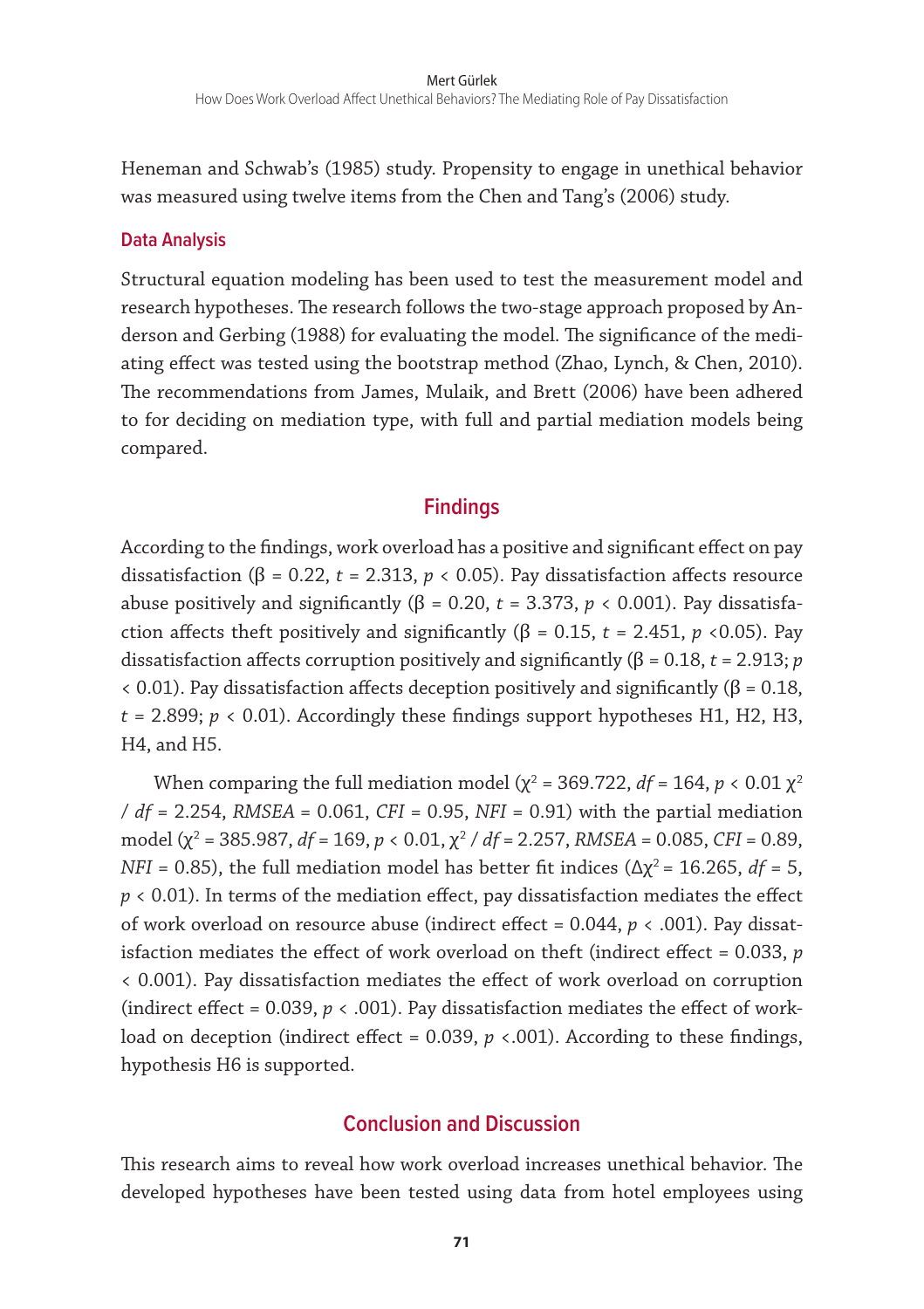structural equation modeling. The findings reveal work overload to increase pay dissatisfaction and pay dissatisfaction to increase unethical behavior. Considering that unethical behaviors are widely observed in the hotel industry, this research is expected to contribute to the literature. Though widely observed in the hotel industry, limited evidence is found on the determinants of unethical behavior (e.g., Zhao, Peng, & Sheard, 2013; Tian, Zhang, & Zou, 2014). This study broadens the existing literature, revealing that work overload increases unethical behavior through pay dissatisfaction. From its contribution to the perspective on practice, this research provides practitioners with the following recommendations. Managers should implement practices such as flexible work hours (Fuller & Hirsh, 2019), equal sharing of workload (Ollier-Malaterre, 2009), work-life balance (Fontinha, Easton, & Van Laar, 2019), and fair performance appraisal (Gürlek, 2019). In addition, managers should raise employees' pay levels and establish a fair pay system. In addition, they can perform practices such as reward and promotion based on service performance (Luu, 2019).

This research has several limitations as well as theoretical and practical contributions. First, this is a cross-sectional study. Data for the dependent and independent variables have been collected simultaneously at a specific time and in a specific region. A longitudinal research design is recommended for future studies. Second, this research has been conducted over a limited sample and only in the province of Istanbul. Therefore, the findings obtained may not be generalized to other contexts. Future studies can be conduct in hotels located in other major tourist destinations of Turkey. Third, social desirability is a common problem in ethical research (Randall & Fernandes, 1991). For this reason, future studies can collect data for dependent and independent variables at different time intervals using the time-lag method (Reio, 2010). This study has addressed the direct and indirect determinants of unethical behavior from a limited perspective. Future studies may address variables such as abusive supervision, reward injustice, customers' unethical behaviors toward employees, work alienation, and moral disengagement as determinants of unethical behavior.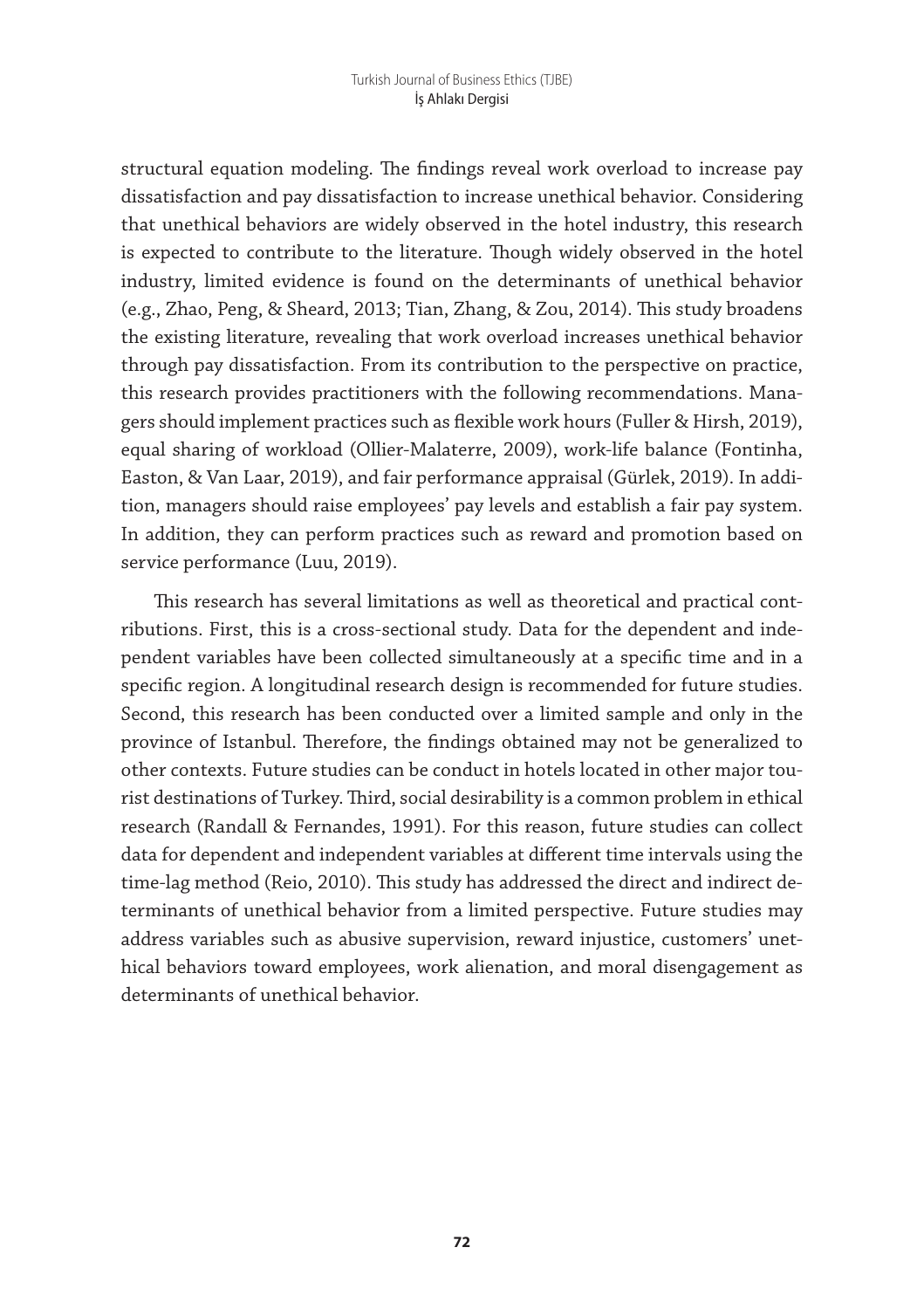#### **Kaynakça | References**

- Adams, J. S. (1963). Towards an understanding of inequity. *The Journal of Abnormal and Social Psychology*, *67*(5), 422-436.
- Adams, J. S. (1965). Inequity in social exchange. L. Berkowitz (Ed.). *Advances in experimental social psychology* içinde (*2*, ss. 267-299). New York: Academic Press.
- Akhtar, N., Ahmad, W., Siddiqi, U. I. ve Akhtar, M. N. (2019). Predictors and outcomes of consumer deception in hotel reviews: The roles of reviewer type and attribution of service failure. *Journal of Hospitality and Tourism Management*, *39*, 65-75.
- Akgunduz, Y. (2015). The influence of self-esteem and role stress on job performance in hotel businesses. *International Journal of Contemporary Hospitality Management*, *27*(6), 1082-1099.
- Altaf, A. ve Awan, M. A. (2011). Moderating affect of workplace spirituality on the relationship of job overload and job satisfaction. *Journal of Business Ethics*, *104*(1), 93-99.
- Altinay, L., Dai, Y. D., Chang, J., Lee, C. H., Zhuang, W. L. ve Liu, Y. C. (2019). How to facilitate hotel employees' work engagement: The roles of leader-member exchange, role overload and job security. *International Journal of Contemporary Hospitality Management*, *31*(3), 1525- 1542.
- Anderson, J. C. ve Gerbing, D. W. (1988). Structural equation modeling in practice: A review and recommended two-step approach. *Psychological Bulletin*, *103*(3), 411-423.
- Bagozzi, R. P. ve Yi, Y. (1988). On the evaluation of structural equation models. *Journal of the Academy of Marketing Science*, *16*(1), 74-94.
- Baker, T. L., Hunt, T. G. ve Andrews, M. C. (2006). Promoting ethical behavior and organizational citizenship behaviors: The influence of corporate ethical values. *Journal of Business Research*, *59*(7), 849-857.
- Balducci, C., Schaufeli, W. B. ve Fraccaroli, F. (2011). The job demands-resources model and counterproductive work behaviour: The role of job-related affect. *European Journal of Work and Organizational Psychology*, *20*(4), 467-496.
- Barkan, R., Ayal, S. ve Ariely, D. (2015). Ethical dissonance, justifications, and moral behavior. *Current Opinion in Psychology*, *6,* 157-161.
- Baum, T. ve Devine, F. (2007). Skills and training in the hotel sector: The case of front office employment in Northern Ireland. *Tourism and Hospitality Research*, *7*(3-4), 269-280.
- Baumeister, R. F., Vohs, K. D. ve Tice, D. M. (2007). The strength model of self-control. *Current Directions in Psychological Science*, *16*(6), 351-355.
- Baumeister, R. F., Bratslavsky, E., Muraven, M. ve Tice, D. M. (1998). Ego depletion: Is the active self a limited resource? *Journal of Personality and Social Psychology*, *74*(5), 1252-1265.
- Belhassen, Y. (2012). Eilat Syndrome: Deviant behavior among temporary hotel workers. *Tourism Analysis*, *17*(5), 673-677.
- Bolino, M. C. ve Turnley, W. H. (2005). The personal costs of citizenship behavior: the relationship between individual initiative and role overload, job stress, and work-family conflict. *Journal of Applied Psychology*, *90*(4), 740-748.
- Brislin, R. W. (1970). Back-translation for cross-cultural research. *Journal of Cross-cultural Psychology*, *1*(3), 185-216.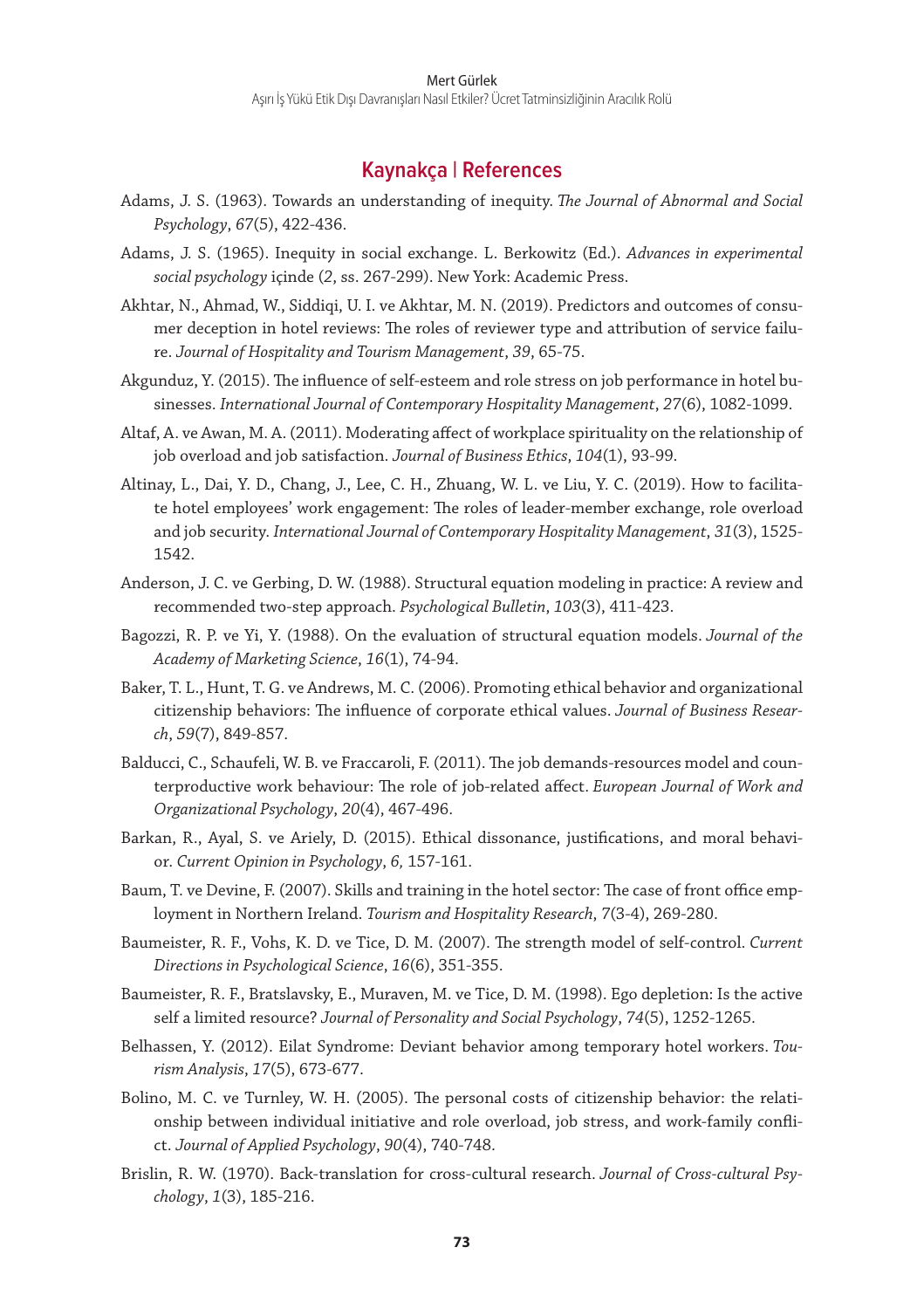- Burke, R. J. ve Fiksenbaum, L. (2008). Work hours, work intensity and work addiction: Costs and benefits. R. J. Burke ve C. L. Cooper (Ed.). *The long hours culture: Causes, consequences and choices* içinde (ss. 3-36). Bingley, UK: Emerald.
- Wong, S. C. K. (1998). Staff job-related ethics of hotel employees in Hong Kong. *International Journal of Contemporary Hospitality Management*, *10*(3), 107-115.
- Chen McCain, S. L., Tsai, H. ve Bellino, N. (2010). Organizational justice, employees' ethical behavior, and job satisfaction in the casino industry. *International Journal of Contemporary Hospitality Management*, *22*(7), 992-1009.
- Chen, H. T. ve Wang, C. H. (2019). Incivility, satisfaction and turnover intention of tourist hotel chefs: Moderating effects of emotional intelligence. *International Journal of Contemporary Hospitality Management*, *31*(5), 2034-2053.
- Chen, J., Tang, T. L. P. ve Tang, N. (2014). Temptation, monetary intelligence (love of money), and environmental context on unethical intentions and cheating. *Journal of Business Ethics*, *123*(2), 197-219.
- Chen, Y. J. ve Tang, T. L. P. (2006). Attitude toward and propensity to engage in unethical behavior: Measurement invariance across major among university students. *Journal of Business Ethics*, *69*(1), 77-93.
- Dedeoglu, B. B. (2019). Are information quality and source credibility really important for shared content on social media? The moderating role of gender. *International Journal of Contemporary Hospitality Management*, *31*(1), 513-534.
- DeConinck, J. B. ve Stilwell, C. D. (2004). Incorporating organizational justice, role states, pay satisfaction and supervisor satisfaction in a model of turnover intentions. *Journal of Business Research*, *57*(3), 225-231.
- Denton, M., Zeytinoglu, I. U., Davies, S. ve Lian, J. (2002). Job stress and job dissatisfaction of home care workers in the context of health care restructuring. *International Journal of Health Services*, *32*(2), 327-357.
- Dimitriou, C. K. ve Ducette, J. P. (2018). An analysis of the key determinants of hotel employees' ethical behavior. *Journal of Hospitality and Tourism Management*, *34*, 66-74.
- Festinger, L. (1957). *A theory of cognitive dissonance*. Stanford, California: Stanford University Press.
- Fontinha, R., Easton, S. ve Van Laar, D. (2019). Overtime and quality of working life in academics and nonacademics: The role of perceived work-life balance.*International Journal of Stress Management*,*26*(2), 173-183.
- Fornell, C. ve Larcker, D. F. (1981). Evaluating structural equation models with unobservable variables and measurement error. *Journal of Marketing Research*, *18*(1), 39-50.
- Fuller, S. ve Hirsh, C. E. (2019). "Family-friendly" jobs and motherhood pay penalties: The impact of flexible work arrangements across the educational spectrum. *Work and Occupations*, *46*(1), 3-44.
- Gino, F., Schweitzer, M. E., Mead, N. L. ve Ariely, D. (2011). Unable to resist temptation: How self-control depletion promotes unethical behavior. *Organizational Behavior and Human Decision Processes*, *115*(2), 191-203.
- Gillard, E., Chen, M. H. ve Lv, W. Q. (2018). Procedural corruption in the North American hotel industry. *International Journal of Hospitality Management*, *72*, 154-167.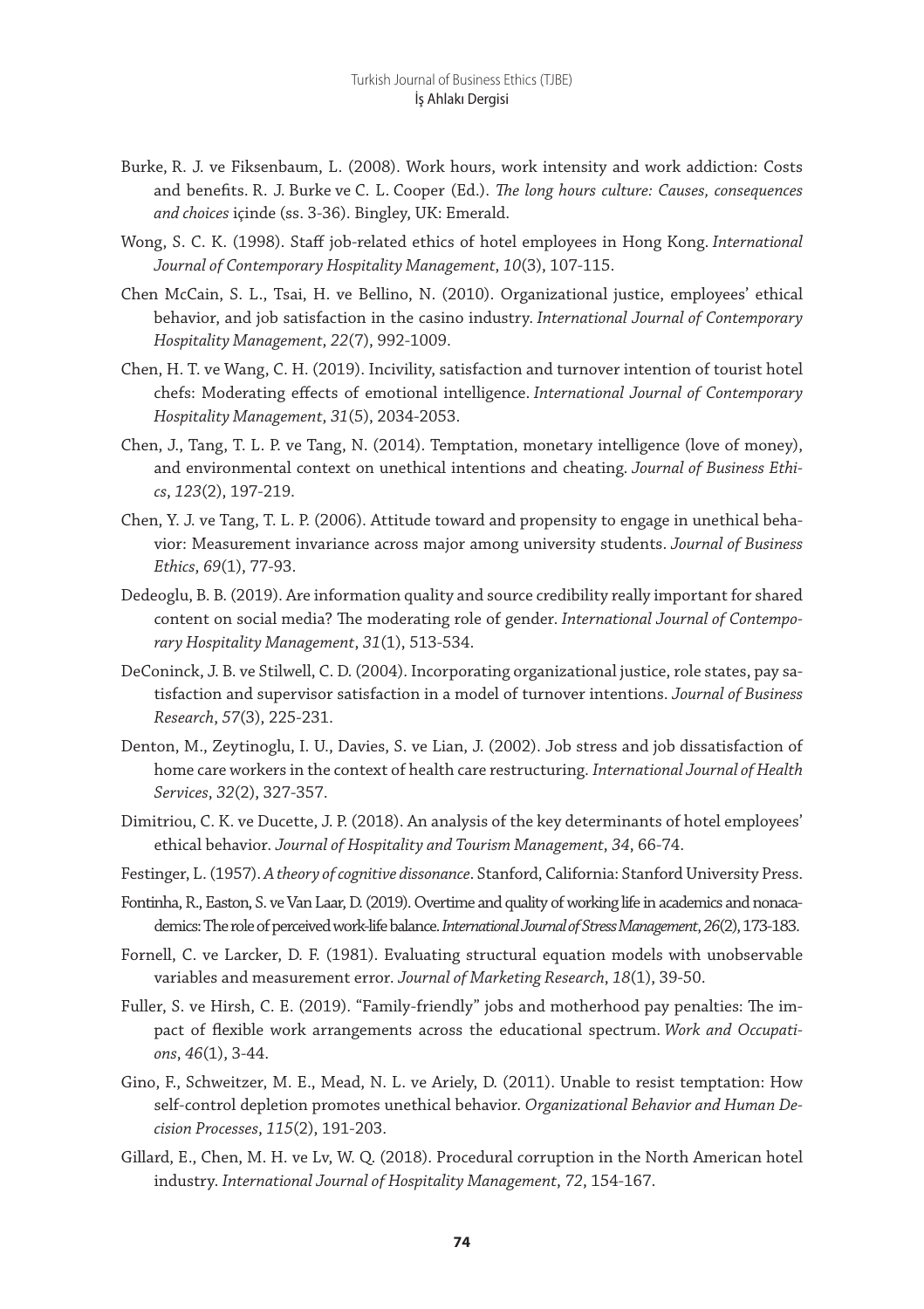- Goh, E. ve Kong, S. (2018). Theft in the hotel workplace: Exploring frontline employees' perceptions towards hotel employee theft. *Tourism and Hospitality Research*, *18*(4), 442-455.
- Greenberg, J. (1993). Stealing in the name of justice: Informational and interpersonal moderators of theft reactions to underpayment inequity. *Organizational Behavior and Human Decision Processes*, *54*(1), 81-103.
- Gulza, S., Moon, M. A., Attiq, S. ve Azam, R. I. (2014). The darker side of high performance work systems: Examining employee psychological outcomes and counterproductive work behavior. *Pakistan Journal of Commerce and Social Sciences-PJCSS*, *8*(3), 715-732.
- Gürlek, M. (2018). *Kurumsal sosyal sorumluluğun işe adanma üzerindeki etkisinde algılanan dışsal prestijin ve örgütsel özdeşleşmenin aracılık rolü: otel işletmelerinde bir araştırma.* Yayımlanmamış doktora tezi. Ankara: Gazi Üniversitesi Sosyal Bilimler Enstitüsü, Turizm İşletmeciliği Anabilim Dalı.
- Gürlek, M. (2019). *Hizmet odaklı yüksek performanslı insan kaynakları uygulamalarının işgören hizmet performansı üzerindeki etkisinde aracı ve düzenleyici değişkenlerin rolü*. Yayımlanmamış doktora tezi. Ankara: Gazi Üniversitesi Sosyal Bilimler Enstitüsü, Yönetim Organizasyon Bilim Dalı.
- Harris, L. C. (2012). 'Ripping off'tourists: an empirical evaluation of tourists' perceptions and service worker (mis) behavior. *Annals of Tourism Research*, *39*(2), 1070-1093.
- Harris, L. C. ve Ogbonna, E. (2002). Exploring service sabotage: The antecedents, types and consequences of frontline, deviant, antiservice behaviors. *Journal of Service Research*, *4*(3), 163-183.
- Heneman, H. G. ve Schwab, D. P. (1985). Pay satisfaction: Its multidimensional nature and measurement. *International Journal of Psychology*, *20*(1), 129-141.
- Ho, T., Zhao, J. ve Dooley, B. (2017). Hotel crimes: An unexplored victimization in the hospitality industry. *Security Journal*, *30*(4), 1097-1111.
- Iverson, R. D. ve Deery, M. (1997). Turnover culture in the hospitality industry. *Human Resource Management Journal*, *7*(4), 71-82.
- Ivancevich, J., Konopaske, R. ve Matteson, M. (2014). *Organizational behavior & management* (10. Baskı). New York, NY: McGraw Hill.
- James, L. R., Mulaik, S. A. ve Brett, J. M. (2006). A tale of two methods. *Organizational Research Methods*, *9*(2), 233-244.
- Joosten, A., Van Dijke, M., Van Hiel, A. ve De Cremer, D. (2014). Being "in control" may make you lose control: The role of self-regulation in unethical leadership behavior. *Journal of Business Ethics*, *121*(1), 1-14.
- Jung, H. S. ve Yoon, H. H. (2018). Understanding workplace bullying: Its effects on response and behavior in the hospitality industry. *International Journal of Contemporary Hospitality Management*, *30*(3), 1453-1471.
- Jung, H. S. ve Yoon, H. H. (2015). Understanding pay satisfaction: The impacts of pay satisfaction on employees' job engagement and withdrawal in deluxe hotel. *International Journal of Hospitality Management*, *48*, 22-26.
- Jung, H. S., Namkung, Y. ve Yoon, H. H. (2010). The effects of employees' business ethical value on person-organization fit and turnover intent in the foodservice industry. *International Journal of Hospitality Management*, *29*(3), 538-546.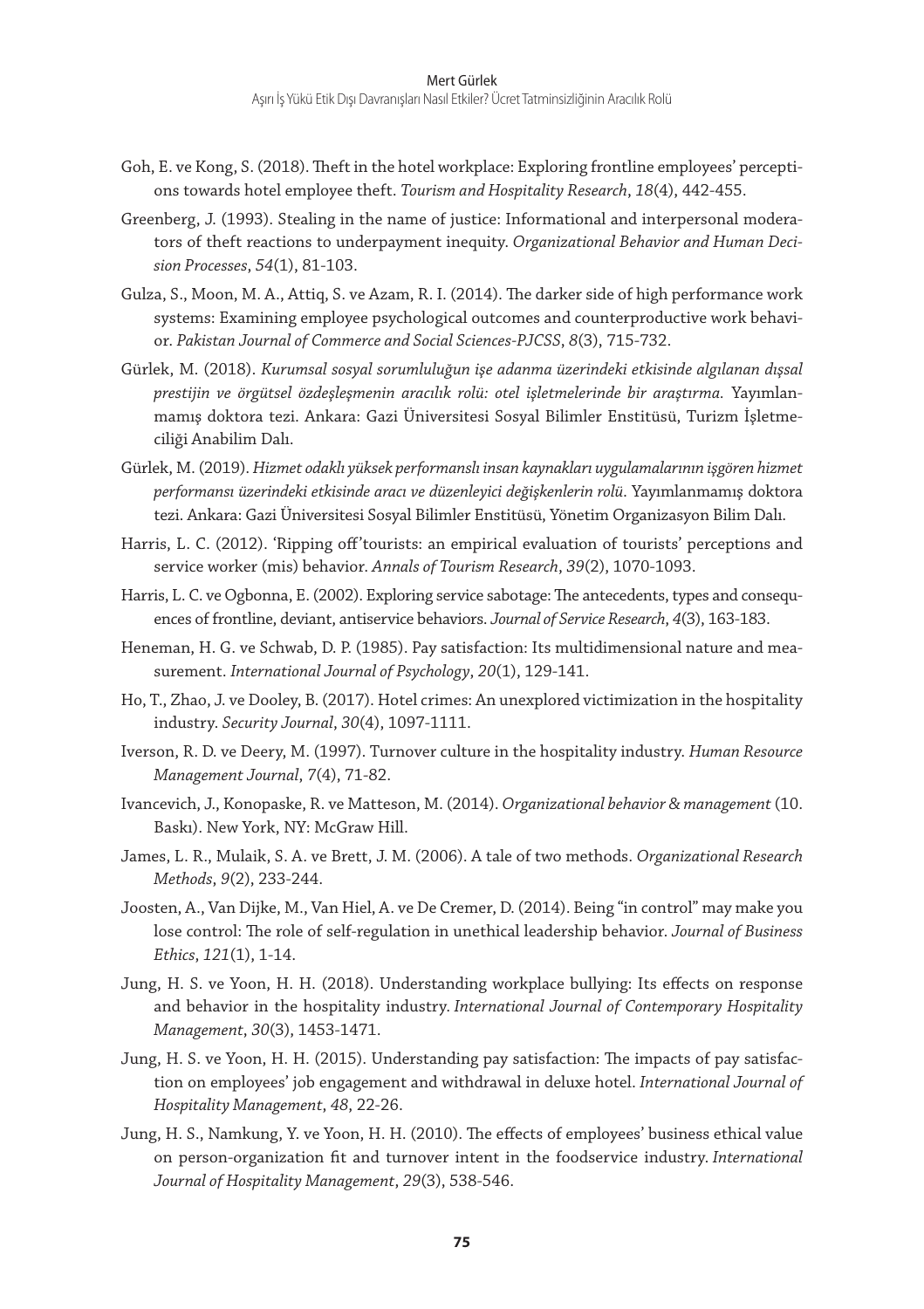- Jung, H. S., Yoon, H. H. ve Kim, Y. J. (2012). Effects of culinary employees' role stress on burnout and turnover intention in hotel industry: moderating effects on employees' tenure. *The Service Industries Journal*, *32*(13), 2145-2165.
- Jung, H. S. ve Yoon, H. H. (2013). Is the individual or the organization the cause of hotel employees' stress? A longitudinal study on differences in role stress between subjects. *International Journal of Hospitality Management*, *33*, 494-499.
- Kanbur, E. (2018). Aşırı iş yükünün iş ve yaşam doyumu üzerindeki etkisi: İşe bağlı gerginliğin aracı rolü. *İş ve İnsan Dergisi*, *5*(2), 125-143.
- Karatepe, O. M., Kilic, H. ve Isiksel, B. (2008). An examination of the selected antecedents and outcomes of work-family conflict and family-work conflict in frontline service jobs. *Services Marketing Quarterly*, *29*(4), 1-24.
- Karatepe, O. M., Sokmen, A., Yavas, U. ve Babakus, E. (2010). Work-family conflict and burnout in frontline service jobs: direct, mediating and moderating effects. *E+M Economics and Management Journal*, *13*(4), 61-73.
- Karatepe, O. M. (2013). The effects of work overload and work-family conflict on job embeddedness and job performance: The mediation of emotional exhaustion. *International Journal of Contemporary Hospitality Management*, *25*(4), 614-634.
- Karatepe, O. M. ve Uludag, O. (2007). Conflict, exhaustion, and motivation: A study of frontline employees in Northern Cyprus hotels. *International Journal of Hospitality Management*, *26*(3), 645-665.
- Karatepe, O. M., Yorganci, I. ve Haktanir, M. (2009). Outcomes of customer verbal aggression among hotel employees. *International Journal of Contemporary Hospitality Management*, *21*(6), 713-733.
- Krippel, G. L., Henderson, L. R., Keene, M. A., Levi, M. ve Converse, K. (2008). Employee theft and the Coastal South Carolina hospitality industry: Incidence, detection, and response (Survey results 2000, 2005). *Tourism and Hospitality Research*, *8*(3), 226-238.
- Kültür ve Turizm Bakanlığı. (Temmuz 2019). *Turizm işletme belgeli tesisler listesi.* https://yigm. ktb.gov.tr/TR-9579/turizm-tesisleri.html adresinden erişilmiştir.
- Kültür ve Turizm Bakanlığı (2007). *Türkiye turizm stratejisi 2023*. Ankara: T.C Kültür ve Turizm Bakanlığı Yayınları.
- Lawler, E. E. (1971). *Pay and organizational effectiveness*. New York: McGraw-Hill
- Lugosi, P. (2019). Deviance, deviant behaviour and hospitality management: Sources, forms and drivers. *Tourism Management*, *74*, 81-98.
- Luna-Arocas, R. ve Tang, T. L. P. (2015). Are you satisfied with your pay when you compare? It depends on your love of money, pay comparison standards, and culture.*Journal of Business Ethics*,*128*(2), 279-289.
- Luu, T. T. (2019). Service-oriented high-performance work systems and service-oriented behaviours in public organizations: the mediating role of work engagement. *Public Management Review*, *21*(6), 789-816.
- Mansour, S. ve Tremblay, D. G. (2016). Workload, generic and work–family specific social supports and job stress: Mediating role of work–family and family-work conflict. *International Journal of Contemporary Hospitality Management*, *28*(8), 1778-1804.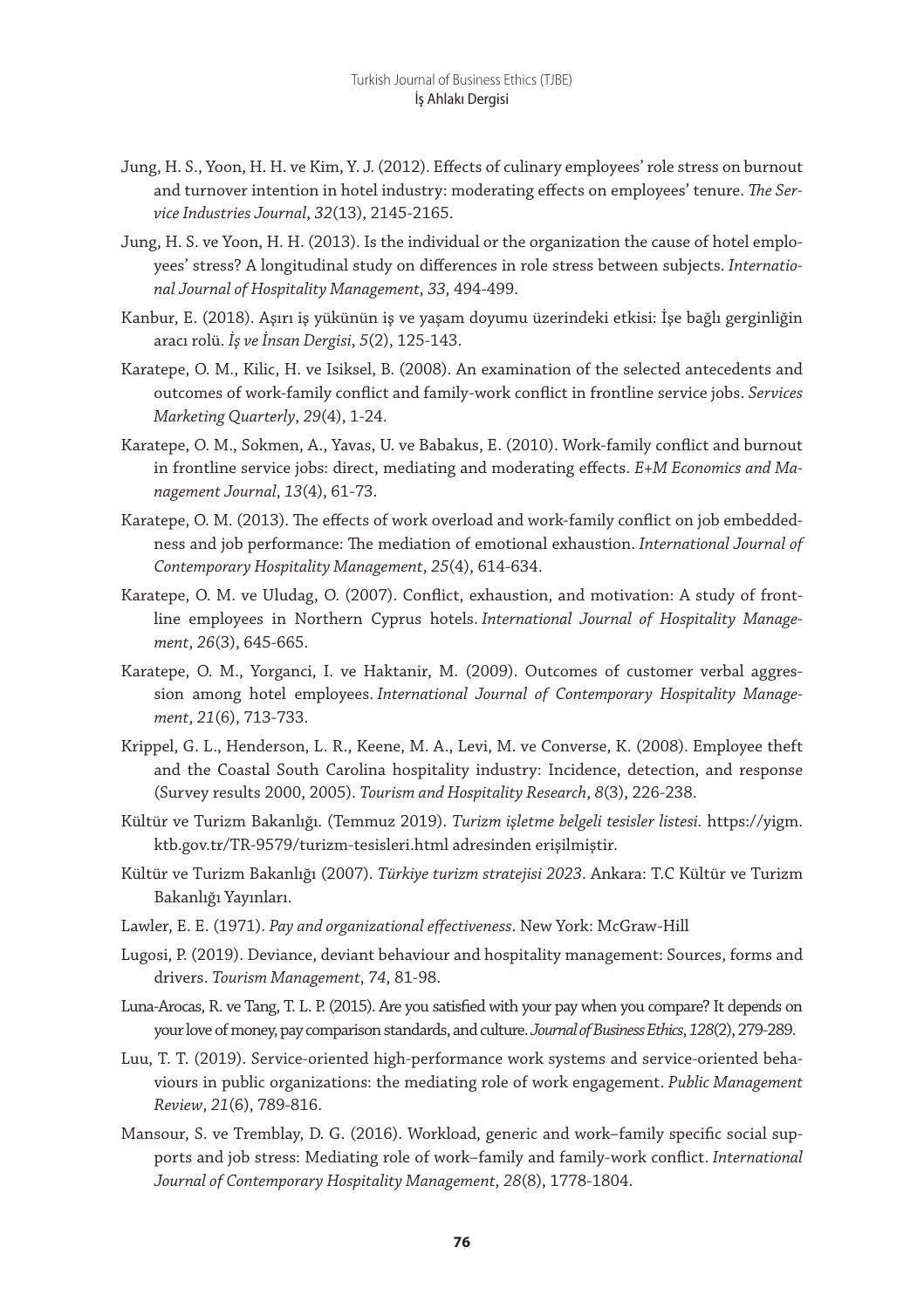- Marcus-Newhall, A., Pedersen, W. C., Carlson, M. ve Miller, N. (2000). Displaced aggression is alive and well: A meta-analytic review. *Journal of Personality and Social Psychology*, *78*(4), 670-689.
- Miceli, M. P. ve Lane, M. C. (1991). Antecedents of pay satisfaction: A review and extension. K. Rowland ve J. Ferris (Ed.). *Research in personnel and human resources management* içinde (*9*, ss. 235-309). Greenwich, CT: JAI Press
- Mitchell, M. S., Baer, M. D., Ambrose, M. L., Folger, R. ve Palmer, N. F. (2018). Cheating under pressure: A self-protection model of workplace cheating behavior. *Journal of Applied Psychology*, *103*(1), 54-73.
- Moon, T. W. ve Hur, W. M. (2018). Go home and kick the dog: Spillover effects of experienced coworker incivility on customer-directed counterproductive work behavior. *Journal of Service Theory and Practice*, *28*(5), 554-575.
- Mulki, J. P., Lassk, F. G. ve Jaramillo, F. (2008). The effect of self-efficacy on salesperson work overload and pay satisfaction. *Journal of Personal Selling & Sales Management*, *28*(3), 285-297.
- *Nunnally, J. C.* (1978).*Psychometric theory* (2. Baskı). New York: McGraw-Hill.
- Ollier-Malaterre, A. (2009). Organizational work-life initiatives: context matters: France compared to the UK and the US. *Community, Work & Family, 12*(2), 159-178.
- O'Neill, J. W. ve Xiao, Q. (2010). Effects of organizational/occupational characteristics and personality traits on hotel manager emotional exhaustion. *International Journal of Hospitality Management*, *29*(4), 652-658.
- Penney, L. M. ve Spector, P. E. (2005). Job stress, incivility, and counterproductive work behavior (CWB): The moderating role of negative affectivity. *Journal of Organizational Behavior: The International Journal of Industrial, Occupational and Organizational Psychology and Behavior*, *26*(7), 777-796.
- Poulston, J. M. (2009). Working conditions in hospitality: Employees' views of the dissatisfactory hygiene factors. *Journal of Quality Assurance in Hospitality & Tourism*, *10*(1), 23-43.
- Randall, D. M. ve Fernandes, M. F. (1991). The social desirability response bias in ethics research. *Journal of Business Ethics*, *10*(11), 805-817.
- Reio Jr, T. G. (2010). The threat of common method variance bias to theory building. *Human Resource Development Review*, *9*(4), 405-411.
- Price, J. L. (2001). Reflections on the determinants of voluntary turnover. *International Journal of Manpower*, *22*(7), 600-624.
- Sardžoska, E. G. ve Tang, T. L. P. (2009). Testing a model of behavioral intentions in the Republic of Macedonia: Differences between the private and the public sectors. *Journal of Business Ethics*, *87*(4), 495-517.
- Sardžoska, E. G. ve Tang, T. L. P. (2012). Work-related behavioral intentions in Macedonia: Coping strategies, work environment, love of money, job satisfaction, and demographic variables. *Journal of Business Ethics*, *108*(3), 373-391.
- Sardžoska, E. G. ve Tang, T. L. P. (2015). Monetary intelligence: Money attitudes-unethical intentions, intrinsic and extrinsic job satisfaction, and coping strategies across public and private sectors in Macedonia. *Journal of Business Ethics*, *130*(1), 93-115.
- Schermelleh-Engel, K., Moosbrugger, H. ve Müller, H. (2003). Evaluating the fit of structural equation models: Tests of significance and descriptive goodness-of-fit measures. *Methods of psychological research online*, *8*(2), 23-74.